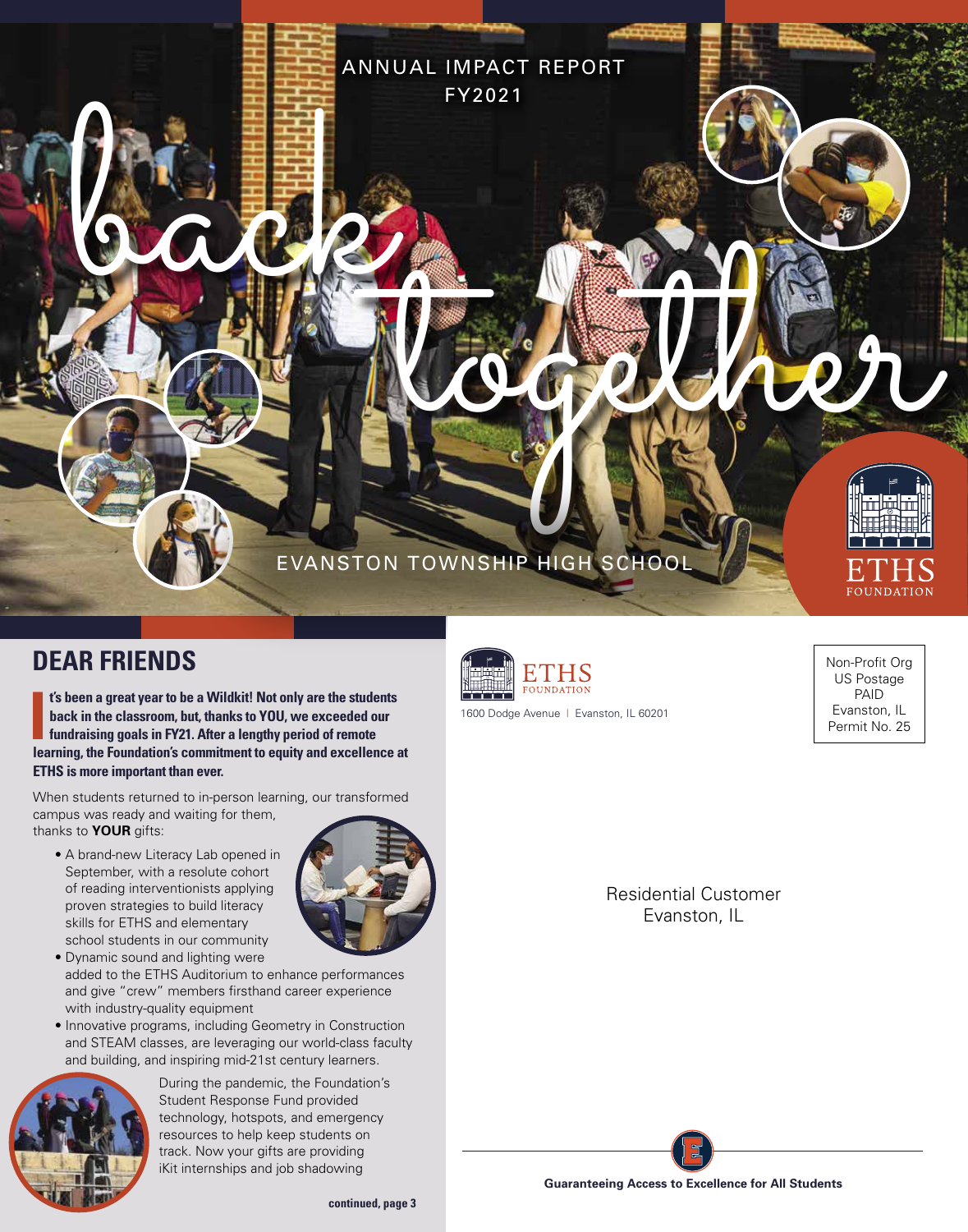

# **Student Response Fund provides iKit Internships and Job Shadowing for real-world work experience**

**S** nince 2008, the Foundation has supported Wildkits by creating transformative, dynamic learning spaces that inspire students to find their sense of belonging at ETHS.

During the pandemic, the Foundation had a chance to pivot its priorities to address the immediate needs of students through the Student Response Fund. In 2020, this fund provided internet hotspots and helped fund Kit-Care packages that supported students' mental and physical well-being while learning from home. This year, thanks to your generous support, the Foundation extended its reach by supporting iKit internships that offer students workforce experience.

e went up to the [operating room], and we got to see the trays, and it was more of a job shadow. The second day, it was like we were actually interns, doing the job, so that's what really got me, and it was a hands-on experience. It was just fun. I think I could actually do that for a career, and it's a steppingstone into the hospital so wherever you start is not where you end." **''**



CLASS OF 2022



**Student participants and program organizers pose for a photo in the ETHS Foundation office. (Photo by Duncan Agnew)** 

The iKit Internship program, created as an extension of the Mayor's Summer Youth Employment Program, has grown and flourished under the dedicated efforts of ETHS Career Partnership Manager Tana Francellno. Ms. Francellno recruits and prepares students and matches them with business partners for paid summer internships and job shadow experiences. The Foundation provides stipends that allow students to take time off of parttime jobs to explore career pathways. The ability for students to receive stipends while exploring different career opportunities was an important priority for both Ms. Francellno and ETHS Foundation Executive Director, Joanne Bertsche, and has proven to be a rewarding incentive to students. This support also allows businesses and organizations the opportunity to "hire" interns despite the economic challenges that arose during the pandemic.

During Spring Break, the iKit program launched its inaugural Job Shadowing Week. Twenty-six Wildkits shadowed different fields with nine local employers throughout the community. From hospitality to health care to information technology, students gained valuable experience in careers they might or might not want to pursue post high school. ETHS Senior Lashylah Bowen shadowed a sonographer and a sterile processing technician at NorthShore Evanston Hospital. For Lashylah, it confirmed her interest in becoming a surgical technologist one day. "I think I could actually do that for a career, and it's a steppingstone into the hospital so wherever you start is not where you end."

**Your investments are providing new avenues for all students to reach their full potential whether it is a college or career pathway.**







**Total Enrollment**





**Students in Low-Income Households**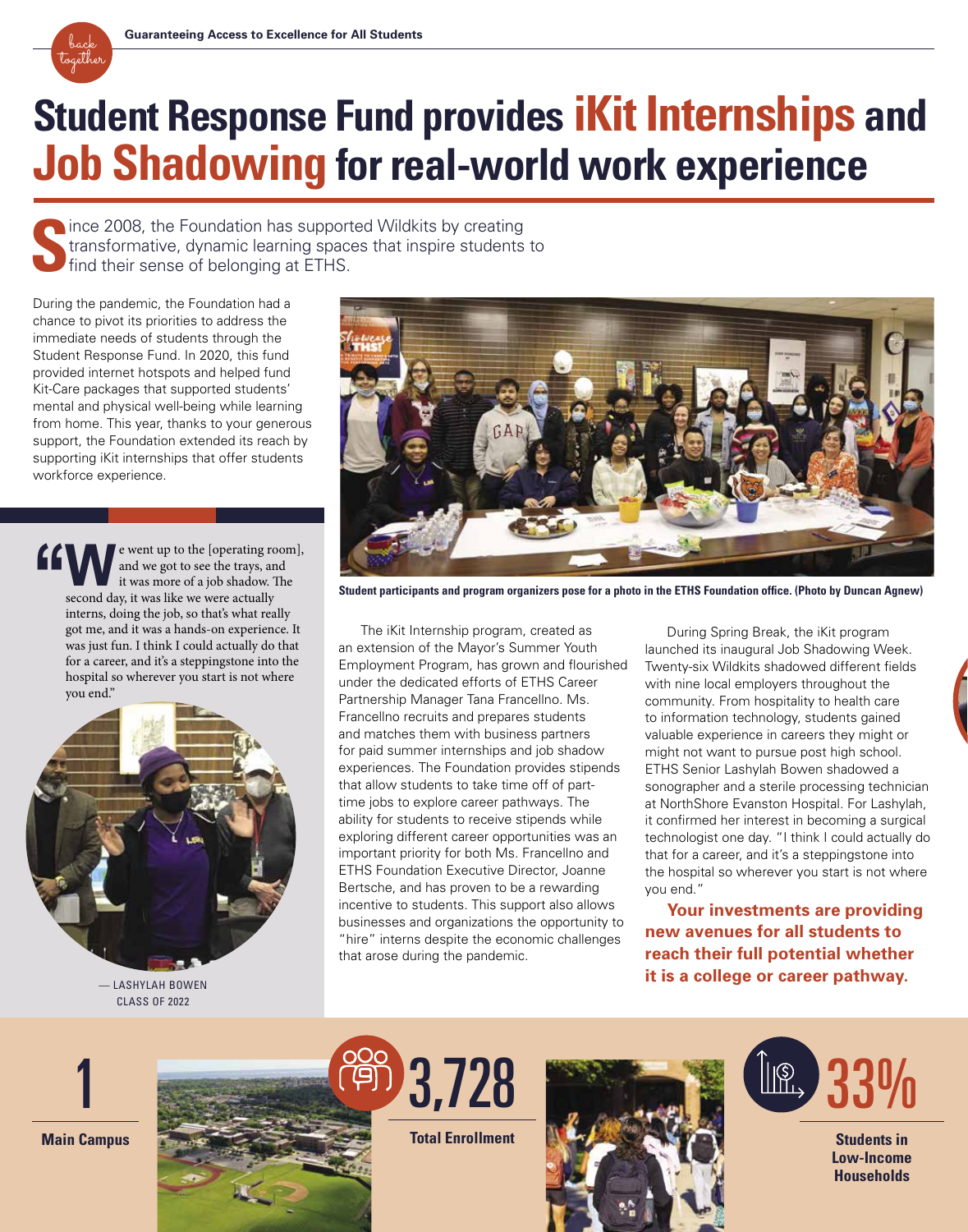## **DEAR FRIENDS (President's Letter), continued from page 1**

experiences to give them an edge entering the workforce.

This year's major project, Alumni Hall (coming Summer 2023), will be a robust launching pad for our celebration of the building's Centennial in 2024. Leveraging design from NU Kellogg's Hub, this state-of-the-art learning and conference center will bridge the past and the future, celebrating ETHS's rich history and connecting students and faculty with leaders across the globe.

The ETHS Foundation celebrated Dr. Eric Witherspoon's transformative 16-year tenure as SUPERintendent. We look forward to welcoming and working with his successor, Dr. Marcus Campbell, to continue his legacy of equity and excellence. We hope you will continue to invest in our students and help us make advancements to keep ETHS an innovative monument to secondary education. Thank you so much for committing and connecting to ETHS and its noble mission!!!



**New stage lighting in the ETHS auditorium is raising performances to a new level. The spring musical,** *Joseph and the Amazing Technicolor Dreamcoat***, was even more dazzling with now possible special effects.** 

With deep Wildkit gratitude,

Rick Kolsky, Parent '99 '04 PRESIDENT, 2021-22

Joanne Bertsche, Parent '12 '13 '17 EXECUTIVE DIRECTOR



**f f**<br>To the<br>don't<br>this so **To the people who give back to ETHS, you don't know how much you have improved this school without physically being here. It has really been amazing to watch it grow and it impacts us students day to day. It's pretty awesome.**

— KEANNA ENGLISH '22, SHOWN WITH DISTINGUISHED ALUM ROBIN RUE SIMMONS '03

## **Superintendent Witherspoon thanks his 'Wildkit family' at ETHS Foundation benefit**

### **By Heidi Randhava**

Throughout his 16-year tenure as superintendent of Evanston Township High School District 202, Eric Witherspoon, affectionately called "Spoon" by many



ETHS students, has been widely recognized for his educational leadership. Witherspoon, who announced last fall he planned to retire at the end of the school year, was honored April 2 at the ETHS Foundation benefit party, "Wild for ETHS" at

Robert Crown Community Center. Dr. Witherspoon received the inaugural Crystal Spoon Award, presented by ETHS Foundation Board President Rick Kolsky.

There were rounds of applause as Kolsky read the award inscription, "With gratitude for furthering excellence and equity in education for all ETHS students, championing a stronger and more impactful ETHS Foundation, and inspiring alumni and the wider community to transform the ETHS campus."

Kolsky said Witherspoon represents "a monument to inclusive, 21st century secondary

education. … Eric's vision was instrumental in the Foundation's initial formation more than a decade ago, and he has been a tireless champion and resource to the board, both as a fundraiser and as an advocate for transformative capital projects."

Kolsky credited Witherspoon with helping the Foundation deliver a wide variety of diversity, equity and inclusion projects, including the ETHS Literacy Lab, all-gender locker room, Automotive Technology Lab, Advanced Manufacturing Lab and construction site for Geometry in Construction.

Cheers erupted when Witherspoon accepted the award with the phrase he has come to be known for throughout the Evanston community: "Well, it's a great day to be a Wildkit."

He thanked the ETHS Foundation Board, staff and volunteers, as well as guests and community members for providing the support "that is so vital to keep this work going.

**From left: ETHS Foundation Board President Rick Kolsky, Superintendent Eric Witherspoon (holding Crystal Spoon Award), Foundation board member Kevin Mack and Foundation Executive Director Joanne Bertsche. (Photo by Heidi Randhava)**

"This school is a family … I really mean that," he said "And when I say that to the students, they embrace that. ... It's a family and not all high schools in the country have that kind of a feeling.

"I consider it the greatest honor of my life to have been part of this school, to be a Wildkit. And to know that my wife, Cynthia, and I will remain in the community after I retire, because we want to continue to find ways to give back to this wonderful community. Go Kits!"

Dr. Witherspoon's last day as superintendent is June 30.

This is an abbreviated version of a story that originally appeared in the Evanston RoundTable on April 5, 2022.



316 **Certified Staff**





**Operational Spending per Pupil**



93%

**Graduation Rate**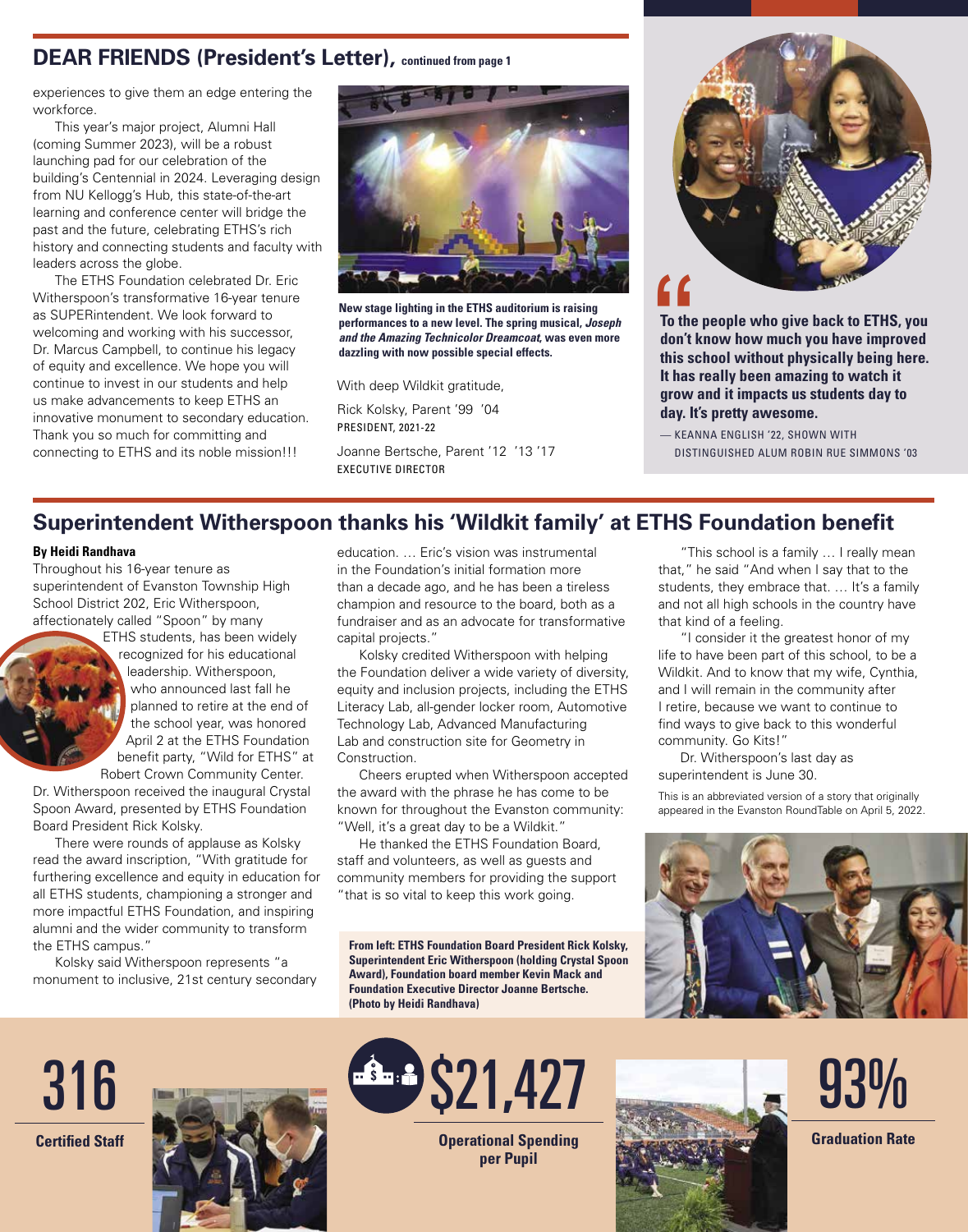## **Financial Report**



### **ETHS Foundation Leadership 2021-2022**



**The ETHS Foundation Board summer retreat focused on strategic planning for the next 3-5 years.** 

**Board of Directors** Rick Kolsky *President* Casey Lewis Varela '92 *President-Elect* Jeanne Husain *Secretary* Alyson Miller '97 *Treasurer* Kevin Mack '95 *Past President* Robert Andalman '84 Sara Brenner'76 Caitlin Brown Darryl Cheeks † '86 Chasity Cooper '07 Jared Davis '90 Sarah Ghantous Alison Hawley '90 Patrick Hughes, Jr. '86

Henry Latimer Carl Parker '83 Naini Serohi Malika Viltz-Emerson '92 Julie Weiler Rodney Williams '79

**Ex-officio** Dr. Peter Bavis *Assistant Superintendent* Joanne Bertsche *Executive Director* Gina Coleman *Teachers' Rep* Jim Ossyra '74 *Alumni Association Rep* Mirah Anti *District 202 Board Member* Stephanie Teterycz *District 202 Board Member*

Design: Stephen B. Starr Design, Inc.

Design: Stephen B. Starr Design, Inc.

Dr. Eric Witherspoon *Superintendent* David Futransky '69

Saksham Jairath '22 *Student Rep*

**Alumni Relations Staff** David Futransky '69 Nicole Jacob Marks '85

**ETHS Foundation Staff**

Joanne Bertsche *Executive Director* Sarah Schmidt *Associate Director* Karen Jones

*Development Specialist*

*Sr. Dir. Institutional Advancement*

together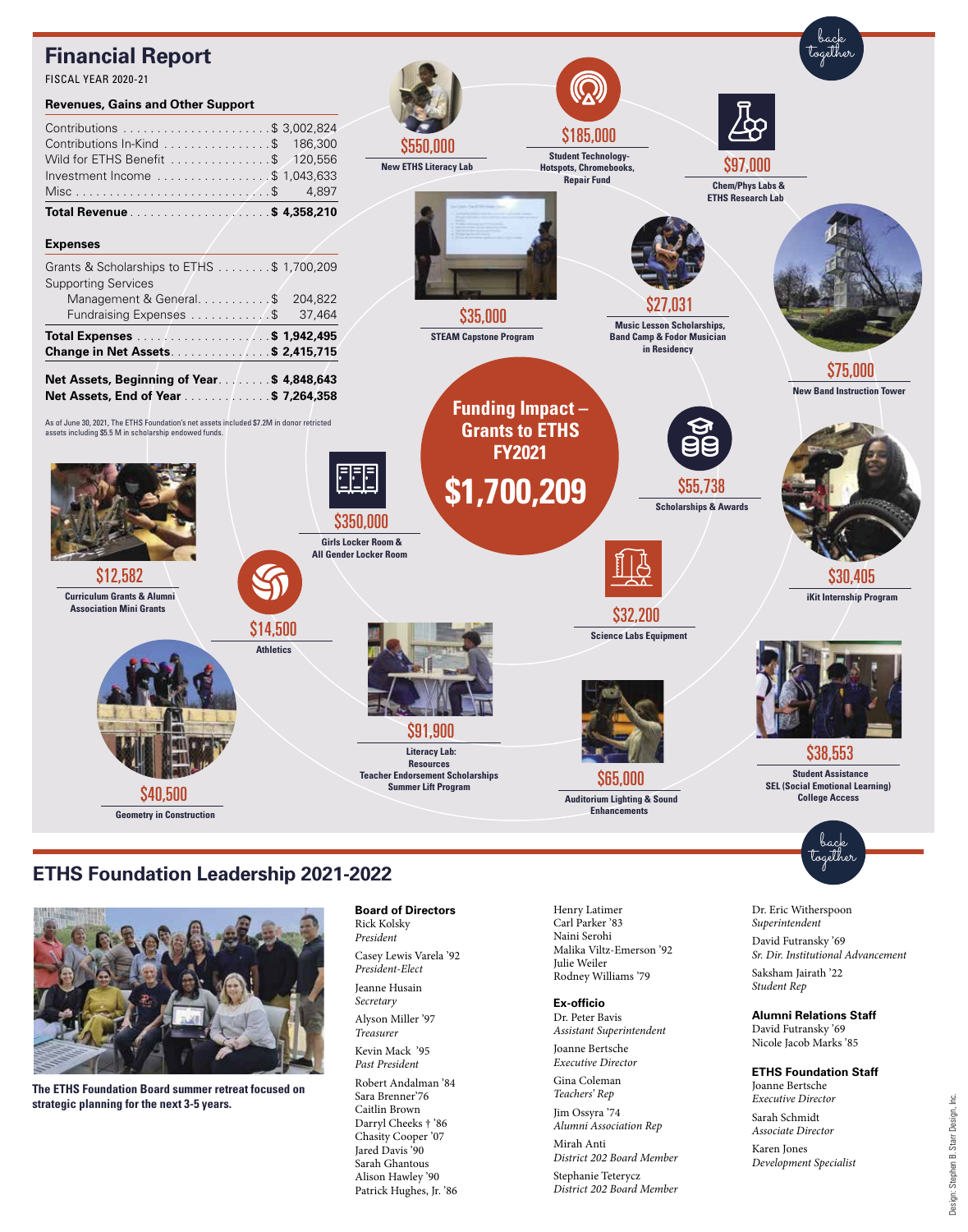## **Our Generous Donors**

JULY 1, 2020 - JUNE 30, 2021

#### **CHAMPIONS FOR ETHS CIRCLE**

#### **\$1,000,000 +**

Henry Engelhardt and Diane Briere de I'Isle Engelhardt **VISIONARIES \$100,000 +**

Emerald Gate Charitable Trust Lenora Moragne PHD Leonard and Pamela Schaeffer

#### **CATALYSTS \$50,000 +**

Michael B. Arrington Louis Aurichio and Kim Hopes Cless Family Foundation Yvonne Randlev

#### **LEADERS \$25,000 +** Anonymous

Richard and Shirley Plotzker Gordon and Carole Segal

#### **CHALLENGERS \$10,000 +**

Anonymous (2) Warren and Cindy Baker Judy E. Bligh Scott D. Clarke Crown Family Philanthropies Paul and Mary Finnegan Finnegan Family Foundation Lewis-Sebring Family Foundation Larry and Mary Mages David V. and Susan Lind Milligan

#### **\$500 - \$999** Anonymous (3)

Barbara and Jon Achenbaum Richard A. Anderson Judith W. Anderson Clifton Balch Michael Barnes Dr. Mark A. Baskin Susan Bell Ruth James Berdick Anne L. Boas Sara and Robert Brenner Nancy and David Brigstocke Dudley and Betsy Brown Donna (Nay) Cade Dr. Jeffrey P. Callen and Susan Callen Michael Chamberlin and Caroline Kane CompTIA Jeffrey and Elizabeth Coney Frederick and Catherine Cromer Michael and Elaine Darer Luciano De Angelis Nicholas DeCock Roger Dewes Lynelle and Matthew Diener Kathryn B. Donovan Diane Drobnis Joan and Jim Ducayet Robert E. and Joyce Dunn Jean and Andy Fies Michael and Stephanie Fine Sarah Ghantous and Brett Stein Ann Glynn Jay Goldring and Laurie Woog Goldring John and Bethany Goodman Alan and Pat Graham **Grainger** Green Associates Jack R. Harris David G. Hartman Sheila Hughes Greg and Terri Hummel IBM International Foundation Jean Jacobson Julie and Bob Jensen Sharon Kamra and James Mahoney Erika G. King John and Susan Klayman Russ Kohnken Maurice Lemon and Cathy Kallal David and Julie Levine Oscar Liang and Chin Leang Jan Bowers and Will Linder Janice J. Liten and Michael D. Schnur Peter and Susan Lodal Kevin Mack Dan and Lynne Mapes-Riordan Judy and John Marx Norma May Geoffrey and Jenifer McCartney Ruth and Paul McMahon Alyson C. Miller Willie and Clothield Miller David and Maria Molton Lester and Charlotte Morris Kimberly and Eric Morton Elaine and Matthew Moy Johnson Dr. Thomas E. Newman Leland and Debbie Nichols Douglas and Judith Nickels Lisa and John Nicolson James Ossyra and Carol Remen Liz Paine

**INNOVATORS \$5000 +** Sarah and William Burggraf Martha Campbell Corcoran Family Foundation Richard and Jean Doub

Tom and Janet Unterman Dorothy and James Wilson

The Husain Family Illinois Tool Works John and Merry Ann Pratt The Schroeder Foundation Kristen and Michael Watson

#### **INVESTORS \$2500 +**

Anonymous Abbott Laboratories Matching Fund Rob and Carrie Andalman Apple Matching Gifts Program John Berry and Carol Jeffers Caitlin and Jim Brown Byline Bank Class of 1964 Class of 1967 Alicia L. Goranson Alison Hawley and Greg Schoeffmann Priscilla MacDougall Raymond Parmer and Moira Harding Ron Perlove

Patricia Payne Todd and Laurie Perkins Paul Rapisarda and Wendy Sullivan Janet Neiman Reed Catherine and Bart Rocca Gordon and Nancy Persons Rockafellow Philip and Mary Roden Mary Rodino and Rich Homer Michele Rogers Bruce M. Romain Pingping Rosen Dr. Michael Rosewall and Ellen Rosewall Karin Ruetzel and Antony Burt Mitchell and Anne Saywitz Edward Schaefer Morton and Mimi Schapiro Charles and Elizabeth Schroeder Kathy and Bob Slaughter James Smith and Chris Thangaraj Pamela Smith Karl Solis and Lea Hernandez-Solis Glen Spear and Myra Wagner Amy Strasser Kistulinec and Mark Kistulinec Gail Struve Jason and Casey Swanson Ronald and Julie Thalheimer The Honorable Elizabeth B. Tisdahl Amy and Frank Tu Michelle Valiukenas Dr. Faith Vilas and Larry Smith Julie and Kurt Weiler Seth Weinberger and Barbara Goodman Tiffany and Brad Weiss Adam and Jamie Weyeneth Malinda Wiesner Mary J. Wilkerson Jeff Willemain **\$250 - \$499**

Anonymous (5) 3M Foundation Community Giving Lane and Barbara Albanese Diane Alfille and Matt Arden Amazon Smile Amgen Foundation Gene and Julie Amromin Bettina Anagnostopoulos Paul Anderson Diane Asaro Robert and Alexa Avery Mike and Cam Axelrood Larry and Anne Axelrood Michael F. Baccash Dani and Brett Barker Marc Baum and Steve Dillworth Barry and Susan Bedrick Andrew Bernstein Edward and Eleanor Bloom Boeing Tim Boggs Alisa and Kenneth Brady Becky Bailey Bristol Bristol-Myers Squibb Juliet Bromer Fred and Rochelle Brostoff Donna Brown Keith and Harriet Bruns Sara and Robert Burson Sandra and Paul Byrne Mariah and David Calarco Cale and Myra Carvell The Chernoff Family

Lynn Rainville David Sacks Bill and Ingrid Stafford **Ann Stevens** Matthew and Susan Struve Menu Collective Gerald Unks Rodney and Aisha Williams **ADVOCATES \$1000 +** Anonymous James and Winifred Guthrie Anderson

Edward "Ted" Anderson Ken and Nancy Arlen Frank and Kimberley Barbaro Julie Barton and Pat Garcia Paul E. Bateman Bob and Carolyn Behr The Bergmann Family Jennie Berkson and David Edelstein Joanne and Tom Bertsche Melani and Mike Bishop Michael and Maureen Browne Walter Carlson and Debora de Hoyos Anne Churchill and Sean Coffey

Christine Cozzens and Ronald Calabrese Nancy Cunniff and Alan Zunamon

Joan Cherry and John Cara Tom and Kristin Chmela John and Bonnie Clarke Lori Darling and Steven Krug The Darragh Family Dr. Richard D. Davenport Amy Davis and Lee Nagan Thomas and Liddy Davis Stephanie Davis and Brad Dunlap Patrick and Shari Daw Hariet A. Dehlinger Walter R. Derlacki Michael and Carolyn Dessent Disney Employee Matching Gifts Rick Doyle and Sam Doyle Beverley and Fletcher Driscoll Natalie and David DuBois Judy and Michael Duhl **Nancy and Whenacr Bunner**<br>Nancy and Spence Edwards Harlene Ellin Joan Platt Ellis Jay and Priscilla Engeln Dr. Catharine Enright and Dr. Walton Reeves Margaret A. Fahner John and Linda Ferren Eden Finer Robert J. Finger Fisheye Graphic Services, Inc. Nicola Foggi Martha Fordon Craig Freedman Donna and Gene Frett Bill and Marissa Friedman David Futransky and Nancy Liebman Jennifer and Raju Ghate Richard A. Giesen Jr. Lynn E. Gilchrist Anne and Steven Gilford Laura and Keith Glantz Anne Glaser Daniel Goldsmith Stephen Goranson Anne Grau Lisa Greene Steve and Kay Greene Myron and Barbara Gutmann Eileen and David Hallstrom Joel and Kathryn Hammerman Chandra and Kurt Hammond Kevin and Rachel Hanrahan Brian Hanson and Karen Alter-Hanson John and Alison Harper **Wesley and Charlotte Harris** Joshua Hauser and Juliet Bromer Catherine Hayden and Thomas Carmichael David and Cathy Heldt Christine Helmer and Robert Orsi Judith and Bob Herbert Fredrick and Pamela Hess Anne Hoisington Hutchinson and James Hutchinson Doug and Linda Honnold Deborah Horwitz and Paul Nierman Anthony and Judith Iacuzzi Tamara and James Ilaria Lynn Utterback Ingram Dan and Kay Israelite Edward and Jeannine James John J. Cahill, Inc. Pamela and James Johnson

Robert and Sharon Jordan Gail Whitelaw Joy Harold Keer

Morton and Reva Denlow DocuSign Lindsey A. Dodson Elizabeth Beidler Tisdahl Foundation R. Mark Epstein Evanston Community Bank and Trust Christopher Fiegen and Sarah Darnton Francis Beidler Foundation Franczek P.C. Marya and Peter Frankel Sarah and Rod Gardner Susan and Al Gobel Robert and Julie Gordon Dr. Philip Gorelick and Bonnie Gorelick Dr. Heather Gornik Carson and Allison Greene Stephen Hagerty and Lisa Altenbernd Hagerty Consulting George and Lisa Hess John E. Hewitt Jerre Hitz and Nancy Hitz Kirk and Kim Hoopingarner Cassidy A. Hubbarth Robin G. Joy Dan and Suzanne Kanter Walter Keevil

Joseph and Sheila Keitel Kellermeyer Godfryt Hart, P.C. Ellen and Thomas Kenemore Julie K. Kimmel Gyata Kimmons and Dr. Leslie Baker-Kimmons Aimee and Brian King Neil and Diana King Taya Kinzie and Michael Combopiano Matt and Heather Kleinschmit Andrea and Keith Knohl Dennis W. Knox Kevin J. Koalenz Jane Koten S. Michael Kozubek and Mary Swanton Becky and Jeff Kremin Robert and Marian Kurz Sarah and Ian Laing Betsy Lane and Jason Titzer James Lavelle

Kiwanis Club of Evanston Anne Jacobson and Richard Kolsky Stephanie and Mark Layden Bob and Betsy Littel Gretchen and David Livingston Loberg Construction Dennis E. Lopatin Chad and Leslie Luning David Maltz and Antje Kann Jeffrey and Letitia Mann Clayton and Kathy Mark Dorothy Marston Christopher May Russ and Anne Mayerfeld Alfred and Carol McConnell Kathlene McDermott Robert E. Morgan Samuel Murdough Mark and Nancy Nelson Judy Newton Elizabeth N. Nolan Buzard Katharine Slight O'Brien Tara Mark and Geoffrey Oltmans Partnership Financial Credit Union Margaret Perlia-Bavis and Peter Bavis John R. Pringle and Beverly S. Mitchell Evelyn Ransdell Richer

Jim and Laura Maloney Nicole Jacob Marks and Perry Marks Michael and Mary Ann Mason Wallace McCallum McGaughy Family Sheila Merry and Thomas Pitt Mark D. Metz and Noreen Edwards Metz Robert W. Mikolainis Anne Miner Stephanie Mitchell Conrad and Junette Moseley Jessica R. Mueller Bruce Munro Tiffany Nash and Dean Mueller Network for Good Robert F. Neuman and Lori Brady Neuman Brian and Tara Norris Laura and Robert Norris Carl and Ella Parker

Steven S. Rogers Sheau-ming and Ian Ross Kenneth J. Schaefle Renee Sherer Schleicher William Schmidt and Lisa Kaeser Chip and Bridget Schroeder Spencer and Elizabeth Seufert Enid Katz Shapiro Ross Sloan Ronald and Kathy Sonenthal Christa Sorenson and Daniel **Ortegon** Joshua David Spitz Julie E. Strauss and Joel F. Brown Studio GC Architecture + BIM Robert E. Thomas and Michele Thomas Dr. Bruce E. Unterman and Linda Unterman Casey and George Varela Sarah and Michael Wagner Katy and Scott Walker Stephen and Leslie Warner

Rob and Val Weiss Wintrust Financial Corporation Dr. Eric Witherspoon and Cynthia Witherspoon Manuela Zoninsein

Lila Corn Rosenweig Anthony and Jane Rothschild Robin Rue Simmons Betsy and John Sagan Jon and Kathi Samuels Judy and David Schiffman Sarah Schmidt and Scott Coren Nancy Schroeder Debora and Michael Sear Jim and Mimi Wishner Segel Naini Serohi Anne Shafer Sheppard Shanley Nathaniel and Robin Shapo Susan and Kevin Sherman Patrick and Jill Sherwood Robert and Lois Shuford Corky and Bill Siegfriedt Jonathan E. Singer Anita Sinha Jeffrey S. Skinner



Paul Lehman and Ronna Stamm Tom Leineweber Vicki R. Levinson and Jason Elzaurdia Lesly and Steve Levitas Peter and Rachel Lewis David Lieb and Anne Gendler Brian and Kate Linde Vincent Little and Betty Crosson-Little Dr. Pamela Logan Bruce and Lia Lowrie Jeffrey and Susanne Lyons Rev. Dr. James G. Macdonell and Mrs. Nancy D. Macdonell Blake Magnuson and Colette **Halverson** 

Jason and Jan Parkin Anna Paulson Lynne and Peter Penczer Elizabeth G. Pontikes The Hon. John E. Porter Erik and Ingrid Priede Tracy Quattrocki and Neal Brady Nancy Radner Kurt and Cynthia Raedle George R. Randall Amy and Prasad Ravi Holly and Martin Rene Maureen Richnak and Lawrence Singer Cheryl Rohlfs and Associates John and Brenda Rood

Richard and Mary Lou Smith Aaron and Kim Stanton Daniel and Lisa Stein Carmelina and Greg Stoklosa Bruce Strahlman Dave R. Studenmund and Joan M.

Habinek James and Mary Suhr Danielle Sproul Sullivan Jenni and Will Suvari Bill and Pam Swales Mark and Joannie Ter Molen Tetra Tech EM, Inc. Stephen Thompson and Kathleen Buffington Jessica and Jim Ticus